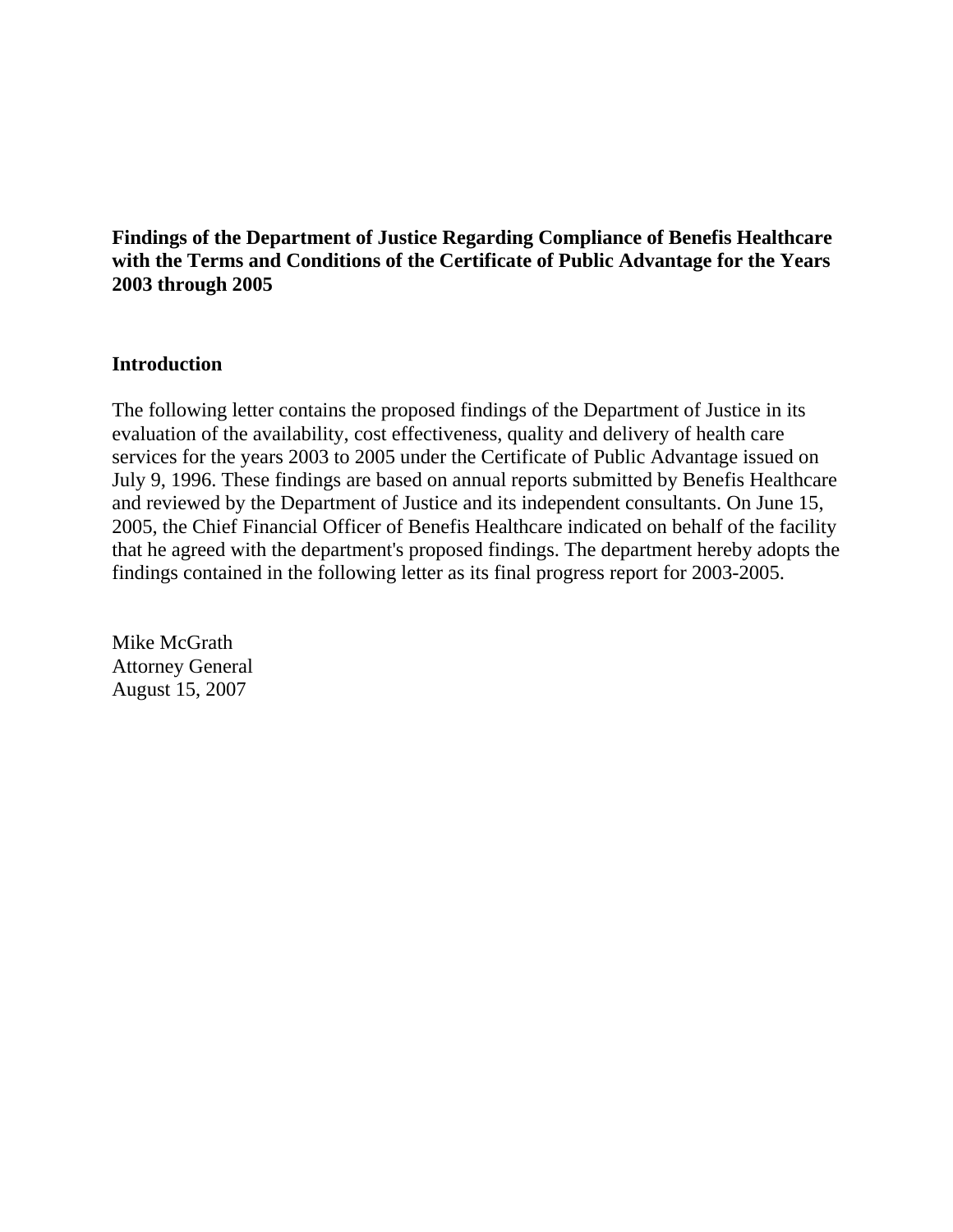# **STATE OF MONTANA DEPARTMENT OF JUSTICE AGENCY LEGAL SERVICES BUREAU**



**Mike McGrath 1712 Ninth Avenue 1712 Ninth Avenue Attorney General 201440 P.O. Box 201440 P.O. Box 201440 Helena, MT 59620-1440**

June 13, 2007

Mr. Wayne Dunn Chief Financial Officer Benefis Healthcare 1101 Twenty Sixth Street South Great Falls, MT 59405

Re: Findings of the Department of Justice Regarding Compliance of Benefis Healthcare with the Terms and Conditions of the Certificate of Public Advantage for the Years 2003 through 2005.

Dear Mr. Dunn:

As you are aware, the Certificate of Public Advantage (COPA) issued in 1996 was terminated retroactively to July 2006 in the 2007 Legislative Session through passage of SB 323. Although annual reporting and evaluation of compliance has been conducted annually by the Department pursuant to Mont. Code Ann. § 50-4-622, findings concerning compliance with terms and conditions have not been formally issued for the timeframe 2003 - July 2006. In this letter the Department is issuing findings concerning compliance for the calendar years 2003-2005. Please provide comments to this draft by June 22, 2007. We are hoping to issue a final report containing findings for the period 2003-2005 by June 30, 2007.

The Department has not received the last report from Benefis Healthcare (Benefis) from January 2006 to July 2006 and therefore is not including in this letter findings concerning this timeframe. We look forward to both Benefis' submission and comments to the findings below and of its annual report from January 2006 to July 2006.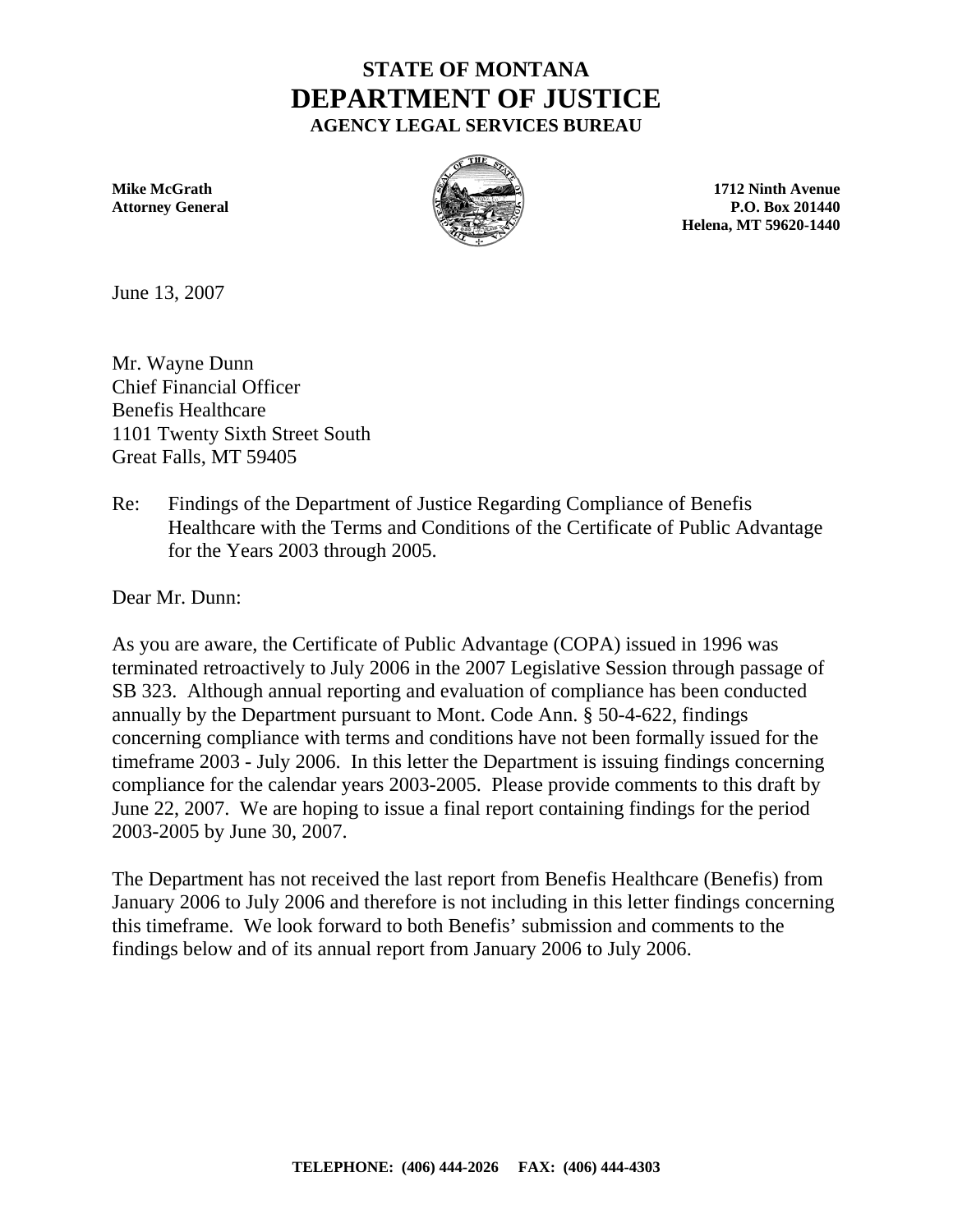## COMPLIANCE WITH TERMS AND CONDITIONS

#### A. Savings and Price Reductions

2003 - The Department adopts the report of the Independent Auditor, Myers and Stauffer LC, and finds that for the period ending December 31, 2003, the hospital has complied with the terms of the cost regulation imposed by the COPA. The Myers and Stauffer report is attached to this document and incorporated by reference.

 Among its notable findings, the Myers and Stauffer report states that there was an increase in overall inpatient services prices of 10.5% and outpatient services of 13.3% during 2003 from the previous year. Skilled nursing prices during 2003 were at a level 34.1% higher than the baseline year and inpatient hospital prices were 28.0% higher than the baseline year. Outpatient prices were 14.2% higher than pre-merger price levels. The total Revenue Cap for fiscal year 2003 was approximately \$162.1 million. The Myers and Stauffer report concludes that adjusted hospital revenues in 2003 were below the COPA's patient revenue cap by approximately \$4.2 million. The cumulative total balance for the period 1996 to 2003 indicated revenue below the Revenue Cap of \$8.1 million.

The Myers and Stauffer report also noted that total expenses for 2003 increased by approximately \$0.8 million over 2002 levels. Bad debt expense reported in 2003 was \$8.3 million, an increase of \$1.7 million from the prior year. During 2003, charity care increased from the 2002 level of \$4.32 million to \$4.85 million. Levels of charity care during 2003 were significantly higher than the baseline level of \$1.69 million. There was relatively little change in overall staffing levels during the 2003 fiscal year.

2004 - The Department adopts the report of the Independent Auditor, Myers and Stauffer LC, and finds that for the period ending December 31, 2004, the hospital has complied with the terms of the cost regulation imposed by the COPA. The Myers and Stauffer report is attached to this document and incorporated by reference.

 Some of the notable findings are as follows: There was an increase in overall inpatient services prices of 10.3% and outpatient services of 22.9% during 2004 from the previous year. Skilled nursing prices during 2004 were at a level 38.9% higher than the baseline year and other inpatient hospital prices were at a level 41.6% higher than the baseline year. Outpatient prices were at a level 40.3% higher than the baseline year. The total Revenue Cap for fiscal year 2004 was approximately \$165.7 million. Adjusted hospital revenues in 2004 were over the Patient Revenue Cap by \$3.7 million. The cumulative total balance for the period 1996 to 2004 indicated revenue below the Revenue Cap of \$4.4 million.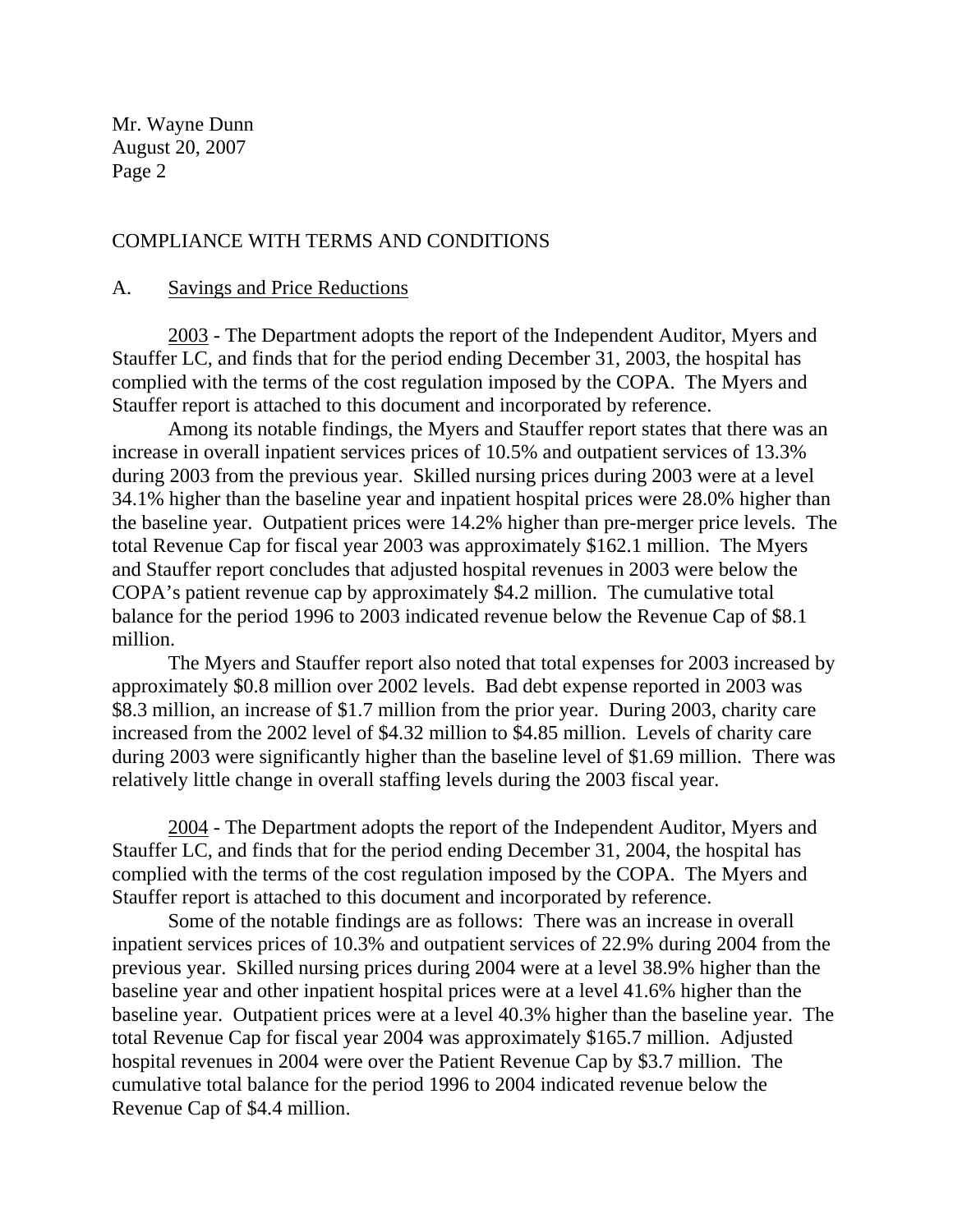The Myers and Stauffer report also noted that total expenses for 2004 increased by approximately \$8.1 million over 2003 levels. Bad debt expense reported in 2004 was \$5.8 million, a decrease of \$2.5 million from the prior year. During fiscal year 2004, charity care increased from the 2003 level of \$4.85 million to \$5.3 million. There was little change in overall staffing levels at Benefis.

2005 - The Department adopts the report of the Independent Auditor, Myers and Stauffer LC, and finds that for the period ending December 31, 2005, the hospital has complied with the terms of the cost regulation imposed by the COPA. The Myers and Stauffer report is attached to this document and is incorporated by reference.

Some of the notable findings are as follows: There was an increase in overall inpatient services prices of 8.9% and outpatient services of 10.4% during 2005 from the previous year. Skilled nursing prices during 2005 were at a level 54.2% higher than the baseline year and other inpatient hospital prices were at a level 54.1% higher than the baseline year. Outpatient prices were at a level 54.9% higher than the baseline year. The total Revenue Cap for fiscal year 2005 was approximately \$178.3 million. Adjusted hospital revenues in 2005 were over the Patient Revenue Cap by \$1.8 million. The cumulative total balance for the period 1996 to 2005 indicated revenue below the Revenue Cap of \$2.6 million.

The Myers and Stauffer report also noted that total expenses for 2005 increased by approximately \$12.2 million over 2004 levels. Bad debt expense reported in 2005 was \$7.3 million, an increase of \$1.5 million from the prior year. During 2005, charity care increased from the 2004 level of \$5.3 million to \$7.0 million. There was relatively little change in overall staffing levels during the 2005 fiscal year.

## B. Quality of Health Care Services.

2003 - Pursuant to Section 2 of the terms and conditions of the COPA, for 2003, DPHHS examined the six traditional areas for quality indicators, maternity services, orthopedic services, emergency room waiting times, surgical capacity and utilization of operating rooms, rehabilitation services and medical and surgical inpatient nosocomial infection rates. The Department of Justice and DPHHS (Department of Public Health and Human Services) also instituted a redesigned quality monitoring reporting process. The information of note shows the following: the infection rate control function at Benefis was active and comparatively very successful. Emergency room waiting times increased to 32 minutes to see a physician and 12 minutes to see a nurse. A new customer service training program for employees was instituted to improve patient satisfaction in key areas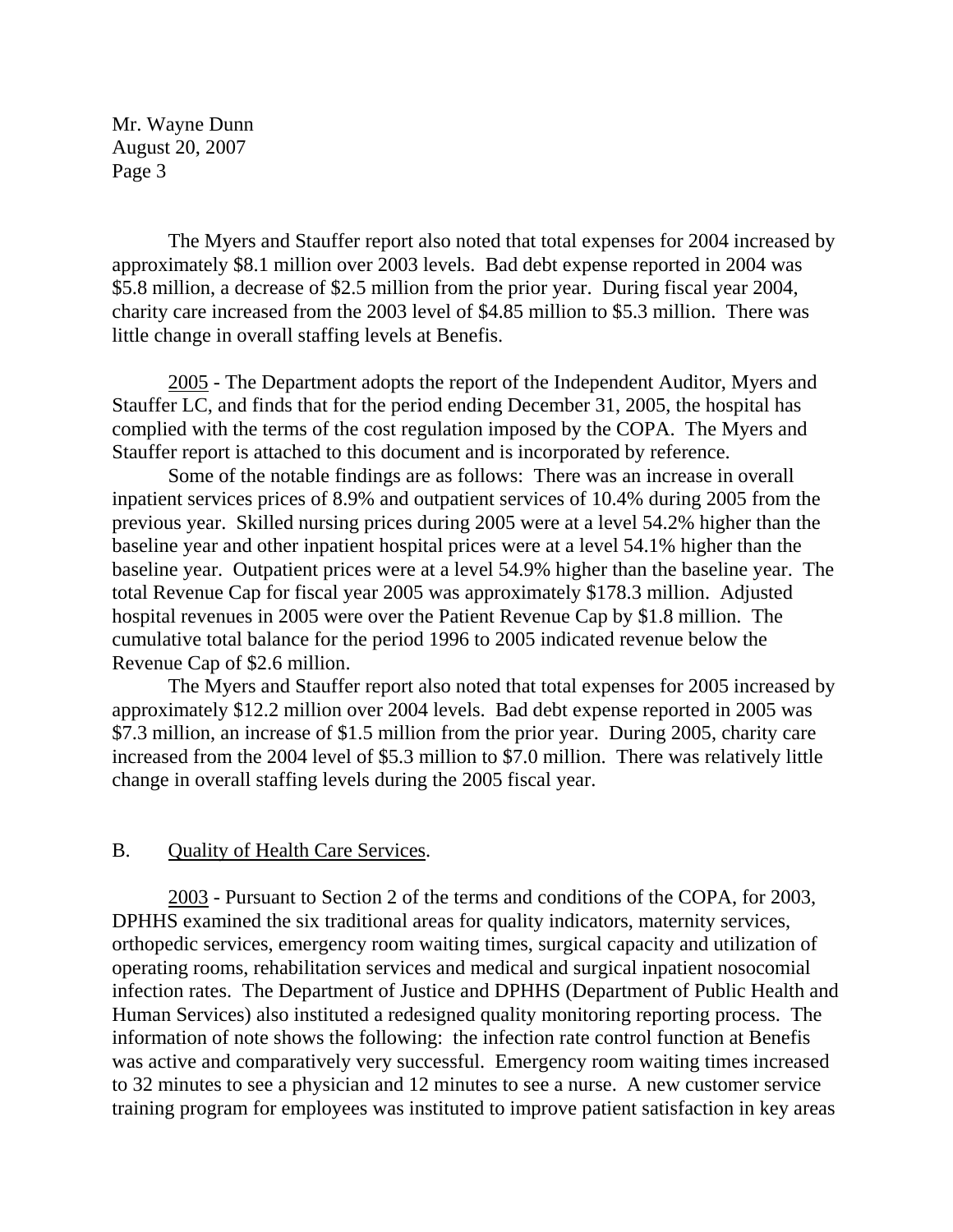of service. Hours of patient care per patient as well as the ratio of registered nurses to licensed professional nurses and other caregivers was examined. Benefis remained accredited under the JCAHO until November 9, 2005.

2004 - The DPHHS applied a new set of indicators that was developed in consultation with Benefis. The indicators were coupled with focused surveys of specific areas of operation that were of concern to DPHHS. In the inpatient satisfaction survey, the scores of the consolidated hospital did not reach the 50th percentile of the comparison group of hospitals. As far as patient satisfaction, overall survey scores declined throughout 2004 in all areas except for the emergency department. Although the number of resolved complaints was 100%, what constituted resolution and why the complaint was deemed resolved was not clear. Patient complaints were not part of Benefis' overall quality assurance program. As far as the survey of medical staff, the 2004 survey results represented a substantial improvement in the opinions of the medical staff. There was an increase of 30% in satisfaction with the quality of care provided by the facility.

 During 2004, four focused reviews were initiated in the areas of nursing staffing, ancillary department staffing, case management and emergency room wait times. The process of establishing appropriate staffing levels and the daily staffing management process was usual and customary for hospitals of like size and type. The ancillary department staffing for respiratory care was usual and customary. A review of the case management process was begun in order to examine the cause of patient complaints regarding discharge education. Patient waiting times in the emergency room showed a rising trend over the preceding several years. Actual times to see a physician averaged just over 39 minutes in the second half of 2004. Staffing of registered nurses increased from 6.46 hours per patient day to 6.75 hours per patient day. Monitoring of nosocomial and surgical site infection rates was not considered necessary. Based on its review activities, DPHHS stated that the overall quality of patient care being provided by Benefis was maintained during 2004.

2005 - Pursuant to Section 2 of the terms and conditions of the COPA, for 2005, DPHHS conducted a review with a new set of indicators developed in consultation with Benefis to allow for benchmarking and comparison with industry-wide results. The new indicators were coupled with focused surveys of specific areas of operation to highlight any ongoing concerns of the Department. In the patient satisfaction area, surveys continued to reflect poor comparative responses from patients and their families to the care and service received at Benefis. There was a trend of increasing quality of care complaints. The scores of Benefis improved slightly over the same quarter in 2004 but have not yet averaged above the 50th percentile of the comparison group since the second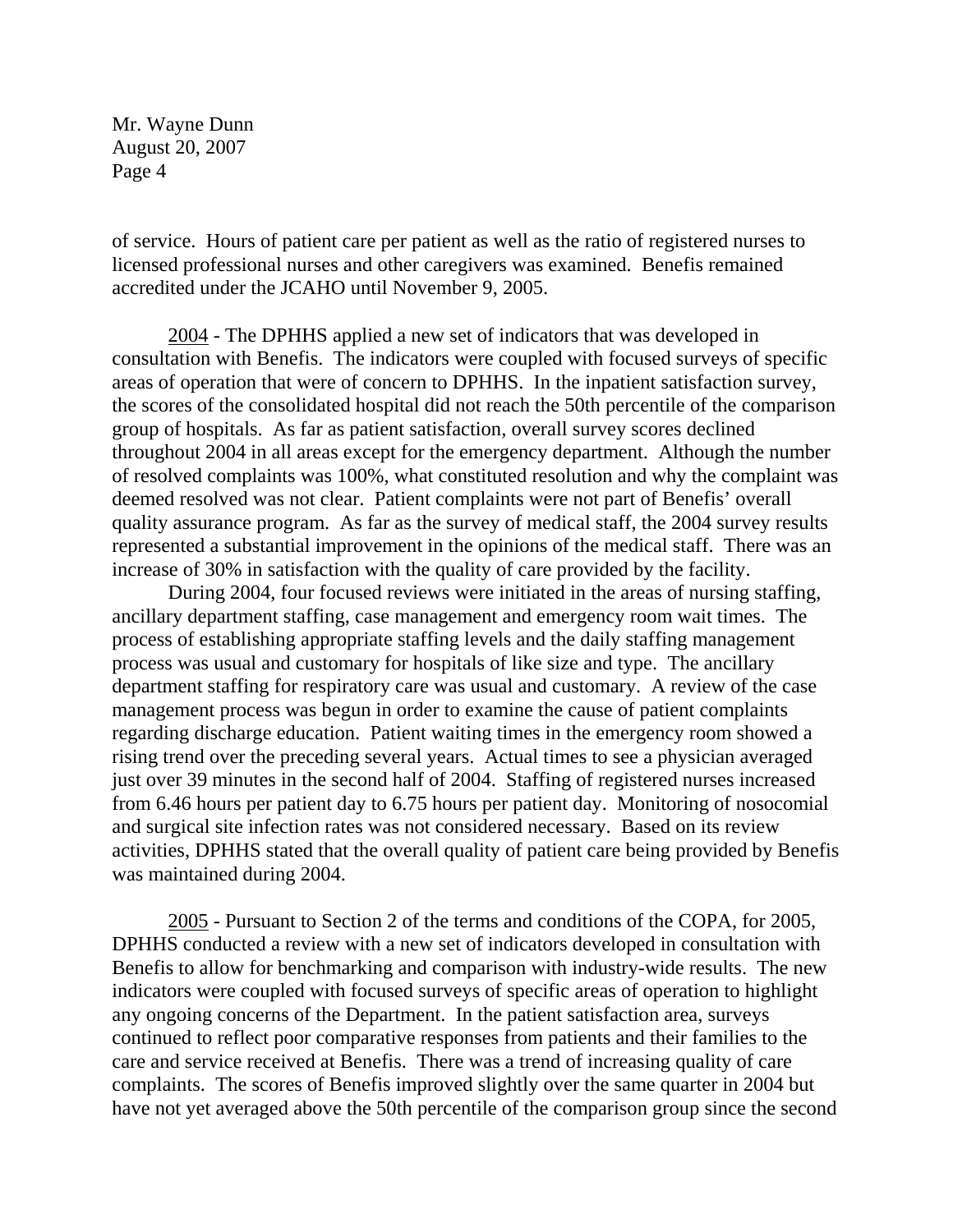quarter of 2003. No information was received throughout the reporting year regarding any benchmarking activities initiated to determine how the number of complaints received compared with other hospitals of like size and type. The DPHHS suggested that a system wide solution process for patient reported problems should be a higher operational priority. A medical staff survey and an employee satisfaction survey are scheduled for 2006.

 As far as focused reviews, the DPHHS was able to perform only three reviews in the areas of case management (with a concern regarding the lack of patient education at discharge, scheduling issues and anesthesia coverage), surgical services and quality assurance. There was an identified need to improve pre-discharge patient education. The results of a look-behind audit were not obtained. Areas for improvement in the surgical services were the scheduling process, block monitoring and policies, coverage planning, and organizational structure, to name a few areas. Regarding quality assurance, the revised Continuous Improvement Plan now includes the patient complaint process as part of the overall QA program. Physician and employee surveys are planned for 2006.

 There were no results reported as of the end of 2005 regarding JCAHO accreditation. These are apparently forthcoming in 2006.

 As far as nurse staffing ratios, overall, staffing of registered nurses increased from 6.75 hours per patient day to 6.86 hours per patient day. The rates for infection control, for nosocomial infections, 2.3%, and surgical site infections, .37%, are significantly below national benchmarks.

 Recommendations made by DPHHS were in the areas of better implementing goals established in the clinical scorecard, the patient complaint process, surgical service scheduling and utilization and improving patient satisfaction.

## C. Access to Health Care Services

2003 - Benefis continued to offer the range of services provided by the two facilities prior to the consolidation. There were no significant changes to the overall services provided by Benefis Hospital. Overall service volume availability had not changed significantly with the consolidation. Since 1999, the facility has experienced a decline in outpatient surgeries.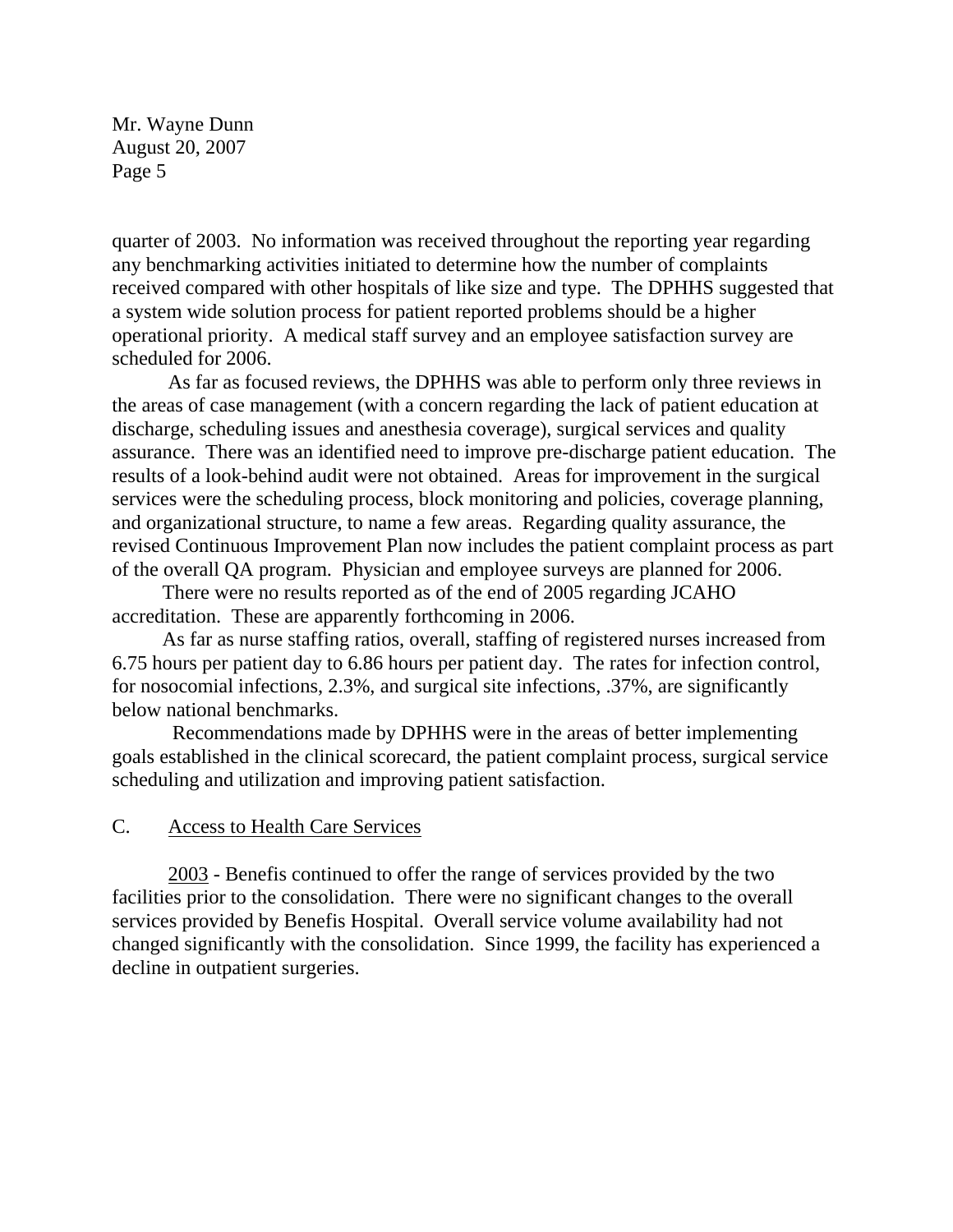2004 - The overall availability of inpatient and outpatient services had not significantly changed comparing pre-merger and post-merger services. Patient volumes were approximately the same as in 2003.

2005 - Since the baseline year of 1996, Benefis had made significant changes in the types of services offered at each of the individual hospital campuses. The overall availability of inpatient and outpatient services had not significantly changed with the consolidation.

## D. Conclusion

2003 - Benefis complied with the terms and conditions of the COPA in Sections 1 through 4 in the Terms and Conditions section of the COPA and with other sections not specifically mentioned herein. Benefis satisfied the revenue cap requirements for calendar year 2003.

 2004 - Benefis complied with the terms and conditions of the COPA in Sections 1 through 4 in the Terms and Conditions sections of the COPA and with other sections not specifically mentioned herein. Benefis satisfied the revenue cap requirements for calendar year 2004.

 2005 - Benefis substantially complied with the terms and conditions of the COPA in Sections 1 through 4 in the Terms and Conditions sections of the COPA and with other sections not specifically mentioned herein. Benefis satisfied the revenue cap requirements for calendar year 2005.

 Myers and Stauffer found that in order to comply with the revenue cap requirements of the COPA, Benefis implemented a package of strategic pricing reductions in 1997 that continued to have a significant impact on the prices charged by Benefis in later years. Data confirms that for the nine year period following implementation of the COPA in 1997, Benefis' net prices have been consistently lower than the prices charged by the three other large Montana hospitals.